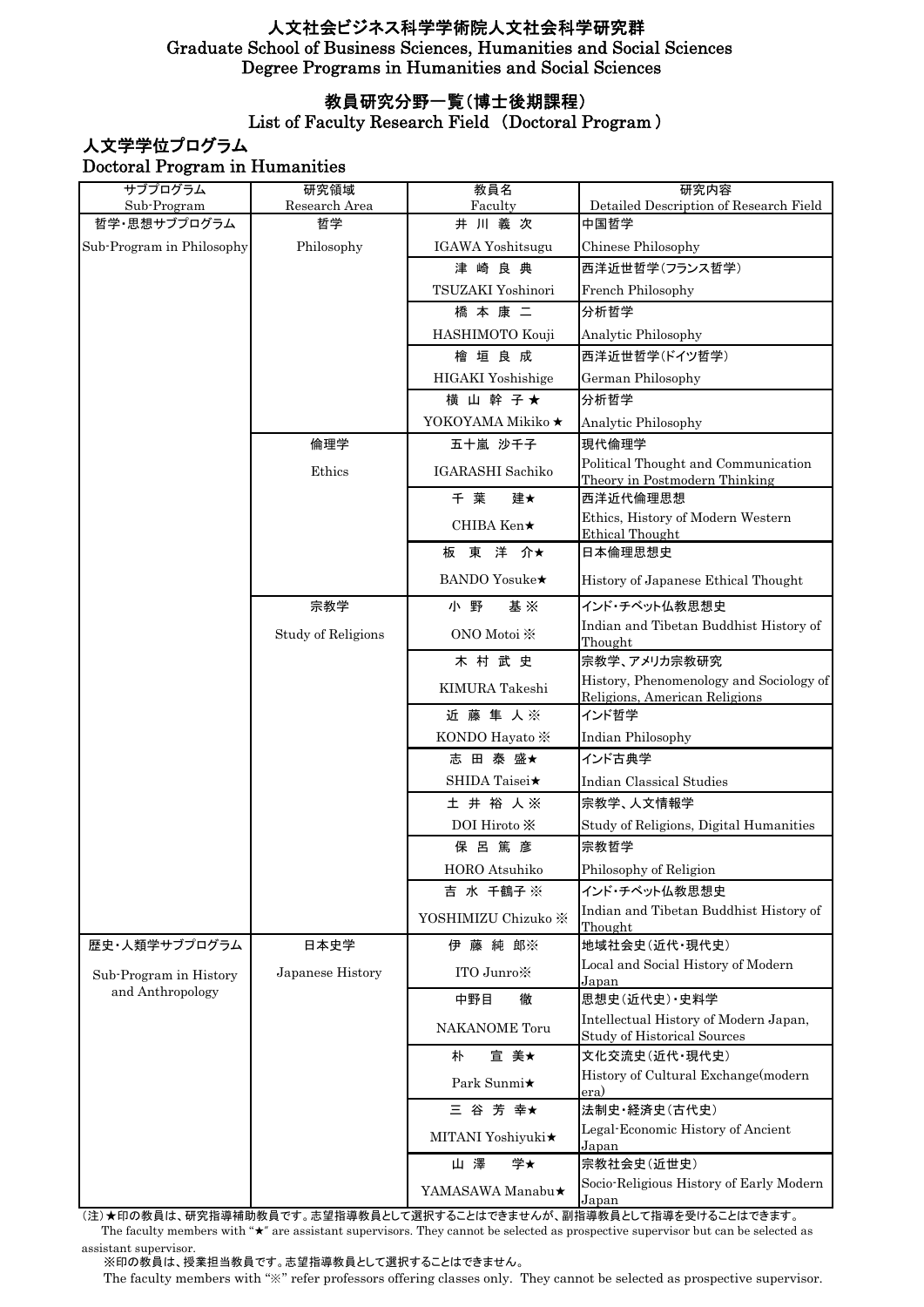### 教員研究分野一覧(博士後期課程)

#### List of Faculty Research Field (Doctoral Program )

### 人文学学位プログラム Doctoral Program in Humanities

| サブプログラム                | 研究領域                  | 教員名                               | 研究内容                                                                       |
|------------------------|-----------------------|-----------------------------------|----------------------------------------------------------------------------|
| Sub-Program            | Research Area         | Faculty                           | Detailed Description of Research Field                                     |
| 歴史・人類学サブプログラム          | 東洋史学                  | <b>宏 ※</b><br>丸山                  | 中国宗教社会史                                                                    |
| Sub-Program in History | Oriental History      | MARUYAMA Hiroshi ※                | Socio-Religious History of China                                           |
| and Anthropology       |                       | 山本<br>真                           | 中国 台湾近現代史                                                                  |
|                        |                       | YAMAMOTO Shin                     | Modern History of China Taiwan                                             |
|                        | 西洋史学                  | 上 田 裕 之 ※                         | 中国経済·財政史                                                                   |
|                        | Occidental History    | UEDA Hiroyuki ※                   | Economic and Financial History of China                                    |
|                        |                       | 岩 田 啓 介※                          | 内陸アジア政治史                                                                   |
|                        |                       | <b>IWATA Keisuke</b> X            | Political History of Inner Asia                                            |
|                        |                       | 佐藤 千登勢                            | アメリカ史(合衆国史)                                                                |
|                        |                       | SATO Chitose                      | Modern American History                                                    |
|                        |                       | 山田重郎                              | 古代西アジア史(アッシリア学)                                                            |
|                        |                       | YAMADA Shigeo                     | History of the Ancient Near East<br>(Assyriology)                          |
|                        |                       | 柴田大輔                              | 楔型文字学、古代西アジア史                                                              |
|                        |                       | SHIBATA Daisuke                   | Cuneiform Studies, History of Ancient<br>West Asia                         |
|                        |                       | 津 田 博 司※                          | イギリス帝国史(カナダ・オーストラリア史)                                                      |
|                        |                       | TSUDA Hiroshi ※                   | History of the British Empire,                                             |
|                        |                       | 村 上 宏 昭 ※                         | Australian and Canadian studies<br>ヨ―ロッパ史(ドイツ近現代史)                         |
|                        |                       |                                   | European History (History of Modern                                        |
|                        |                       | MURAKAMI Hiroaki ※                | Germany)                                                                   |
|                        | 歴史地理学                 | 中 西 僚太郎                           | 歴史地理学(日本・アジア)                                                              |
|                        | Historical Geography  | NAKANISHI Ryotaro                 | Historical Geography (Japan and Asia)                                      |
|                        | 先史学・考古学               | 三 宅<br>裕                          | 先史学(生業·技術)                                                                 |
|                        | Prehistory/           | MIYAKE Yutaka                     | Prehistory (Subsistence, Technology)                                       |
|                        | Archaeology           | 誠★<br>滝 沢                         | 考古学(国家形成·古墳)                                                               |
|                        |                       | TAKIZAWA Makoto★                  | Archaeology (Early state, Kofun period)                                    |
|                        |                       | 谷 口 陽 子★                          | 考古科学、保存科学                                                                  |
|                        |                       | <b>TANIGUCHI Yoko</b> ★           | Archaeological science, Conservation<br>science                            |
|                        |                       | 前田<br>修※                          | 西アジア考古学                                                                    |
|                        |                       | MAEDA Osamu <b>X</b>              | Archaeology of West Asia                                                   |
|                        | 民俗学                   | 徳丸亜木                              | 日本民俗学(信仰伝承論・歴史伝承論)                                                         |
|                        | Folklore              | <b>TOKUMARU Aki</b>               | Folklore and Folk Religion(Japan)                                          |
|                        |                       | 武井基晃★                             | 日本民俗学(社会伝承論)                                                               |
|                        |                       | <b>TAKEI</b> Motoaki <sup>★</sup> | Japanese Folkloristics: Study of Social<br>Folklore                        |
|                        |                       | 中野<br>泰★                          | 民俗学(社会構成論)                                                                 |
|                        |                       | NAKANO Yasushi★                   | Folklore (Japan and East Asia /<br>Community, Subsistence                  |
|                        | 文化人類学                 | 木村周平                              | 文化人類学(日本、トルコ)                                                              |
|                        | Cultural Anthropology | KIMURA Shuhei                     | Cultural Anthropology (Anthropology of<br>Disaster, anthropology of Japan) |

 The faculty members with "★" are assistant supervisors. They cannot be selected as prospective supervisor but can be selected as assistant supervisor. (注)★印の教員は、研究指導補助教員です。志望指導教員として選択することはできませんが、副指導教員として指導を受けることはできます。

※印の教員は、授業担当教員です。志望指導教員として選択することはできません。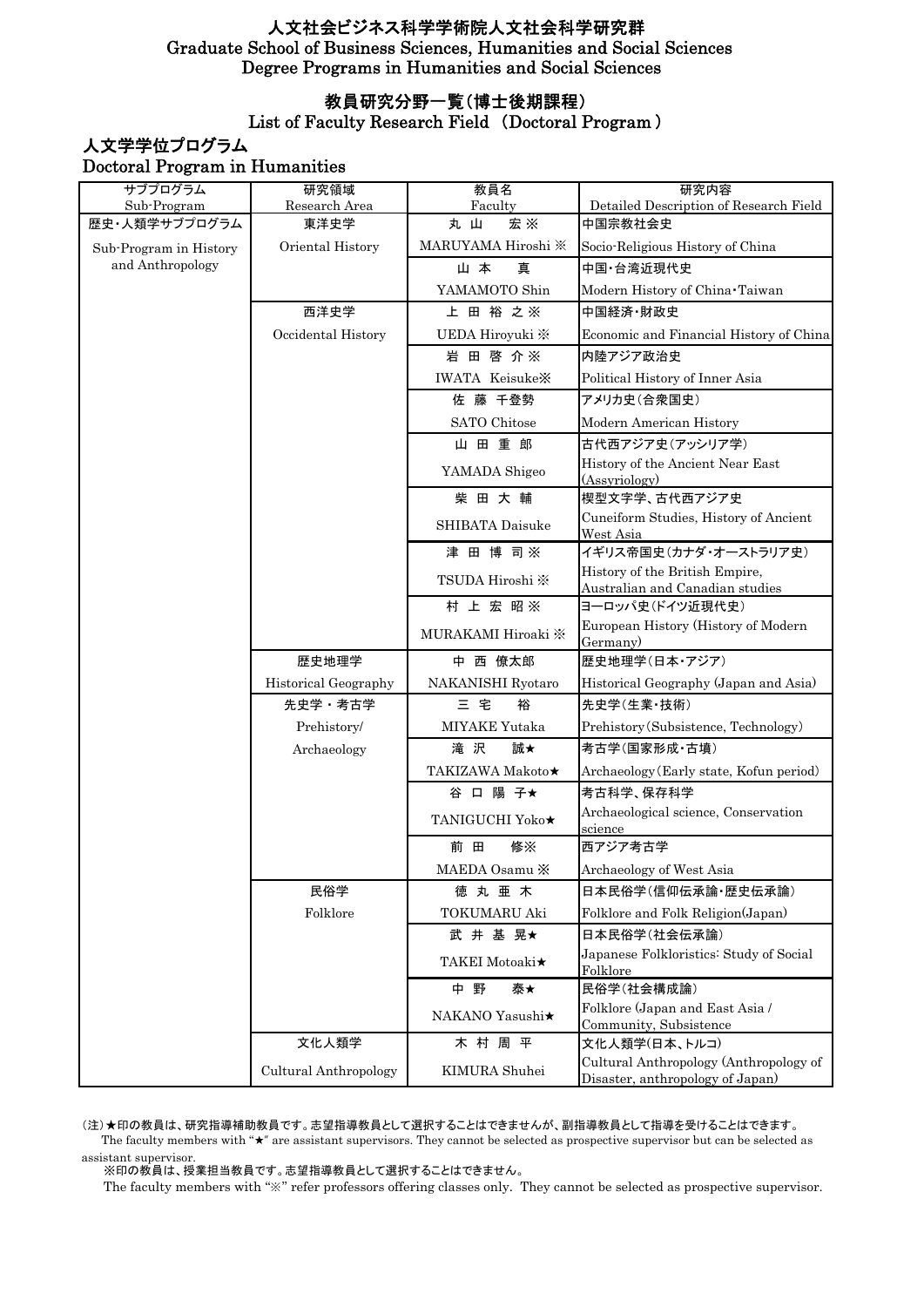### 教員研究分野一覧(博士後期課程)

### List of Faculty Research Field (Doctoral Program )

## 人文学学位プログラム Doctoral Program in Humanities

| サブプログラム                    | 研究領域                     | 教員名                  | 研究内容                                                                                         |
|----------------------------|--------------------------|----------------------|----------------------------------------------------------------------------------------------|
| Sub-Program                | Research Area<br>Faculty |                      | Detailed Description of Research Field                                                       |
| 文学サブプログラム                  | 文学                       | 青 柳 悦 子※             | 文学理論(とくにフランス系)、北アフリカ文学                                                                       |
| Sub-Program in Literature  | Literature               | <b>AOYAGI Etsuko</b> | Literary Theory and North African<br>Literature                                              |
|                            |                          | 学<br>秋山              | 古典古代学、地中海学                                                                                   |
|                            |                          | AKIYAMA Manabu       | Classical Studies and Mediterranean<br>Studies                                               |
|                            |                          | 小 川 美登里              | フランス現代文学                                                                                     |
|                            |                          | OGAWA Midori         | Modern French Literature                                                                     |
|                            |                          | 加藤百合                 | 比較文学、スラヴ文学                                                                                   |
|                            |                          | KATO Yuri            | Comparative Literature and Slavic<br>Literature                                              |
|                            |                          | 稀 代 麻也子★             | 中国六朝文学                                                                                       |
|                            |                          | KISHIRO Mayako★      | Chinese Literature, Literature of Six<br>Dynasties                                           |
|                            |                          | 齋 藤                  | 文学理論、イギリス文学                                                                                  |
|                            |                          | SAITO Hajime         | Literary Theory, English Literature                                                          |
|                            |                          | 佐野隆弥※                | イギリス・初期近代文学                                                                                  |
|                            |                          | SANO Takaya X        | Early Modern English Literature                                                              |
|                            |                          | 谷 口 孝 介※             | 日本古代文学、和漢比較文学                                                                                |
|                            |                          | TANIGUCHI Kosuke X   | Ancient Japanese Literature, Wakan<br>Comparative Literature                                 |
|                            |                          | 馬場美佳                 | 日本近現代文学                                                                                      |
|                            |                          | <b>BABA</b> Mika     | Modern Japanese Literature                                                                   |
|                            |                          | ヘーゼルハウス ヘラト          | 文学・文化関係学、越境文学、文学理論                                                                           |
|                            |                          | HESELHAUS Herrad     | Relational Studies in Literature and<br>Culture, Trasnational Literature, Literary<br>Theory |
|                            |                          | 増 尾 弘 美※             | フランス現代文学                                                                                     |
|                            |                          | MASUO Hiromi X       | Modern French Literature                                                                     |
|                            |                          | 吉 原 ゆかり              | 文化研究、イギリス文学                                                                                  |
|                            |                          | YOSHIHARA Yukari     | Cultural Studies and English Literature                                                      |
|                            |                          | 吉 森 佳奈子              | 日本中古文学                                                                                       |
|                            |                          | YOSHIMORI Kanako     | Ancient Japanese Literature                                                                  |
| 言語学サブプログラム                 | 言語学                      | 潤<br>池田              | セム語学、歴史言語学                                                                                   |
| Sub-Program in Linguistics | Linguistics              | IKEDA Jun            | Semitic Linguistics, Historical                                                              |
|                            |                          | 石田<br>尊★             | Linguistics<br>日本語学(文法論)                                                                     |
|                            |                          | ISHIDA Takeru★       | Japanese Linguistics                                                                         |
|                            |                          | 臼 山 利 信              | スラヴ語学、言語政策論                                                                                  |
|                            |                          | USUYAMA Toshinobu    | Slavic Linguistics, Language Policy                                                          |
|                            |                          | 浩 ※<br>大倉            | 日本語学(日本語史)                                                                                   |
|                            |                          | OKURA Hiroshi X      | Japanese Linguistics (History of                                                             |
|                            |                          |                      | Japanese)                                                                                    |
|                            |                          | 大矢俊明                 | ドイツ語文法論                                                                                      |
|                            |                          | OYA Toshiaki         | Grammatical Studies of German                                                                |
|                            |                          | 小野雄一                 | 外国語教育(英語)、第二言語習得                                                                             |
|                            |                          | ONO Yuichi           | Foreign Language Learning (English),<br>Second Language Acquisition                          |

(注)★印の教員は、研究指導補助教員です。志望指導教員として選択することはできませんが、副指導教員として指導を受けることはできます。 The faculty members with  $*\star$  are assistant supervisors. They cannot be selected as prospective supervisor but can be selected as assistant supervisor.

※印の教員は、授業担当教員です。志望指導教員として選択することはできません。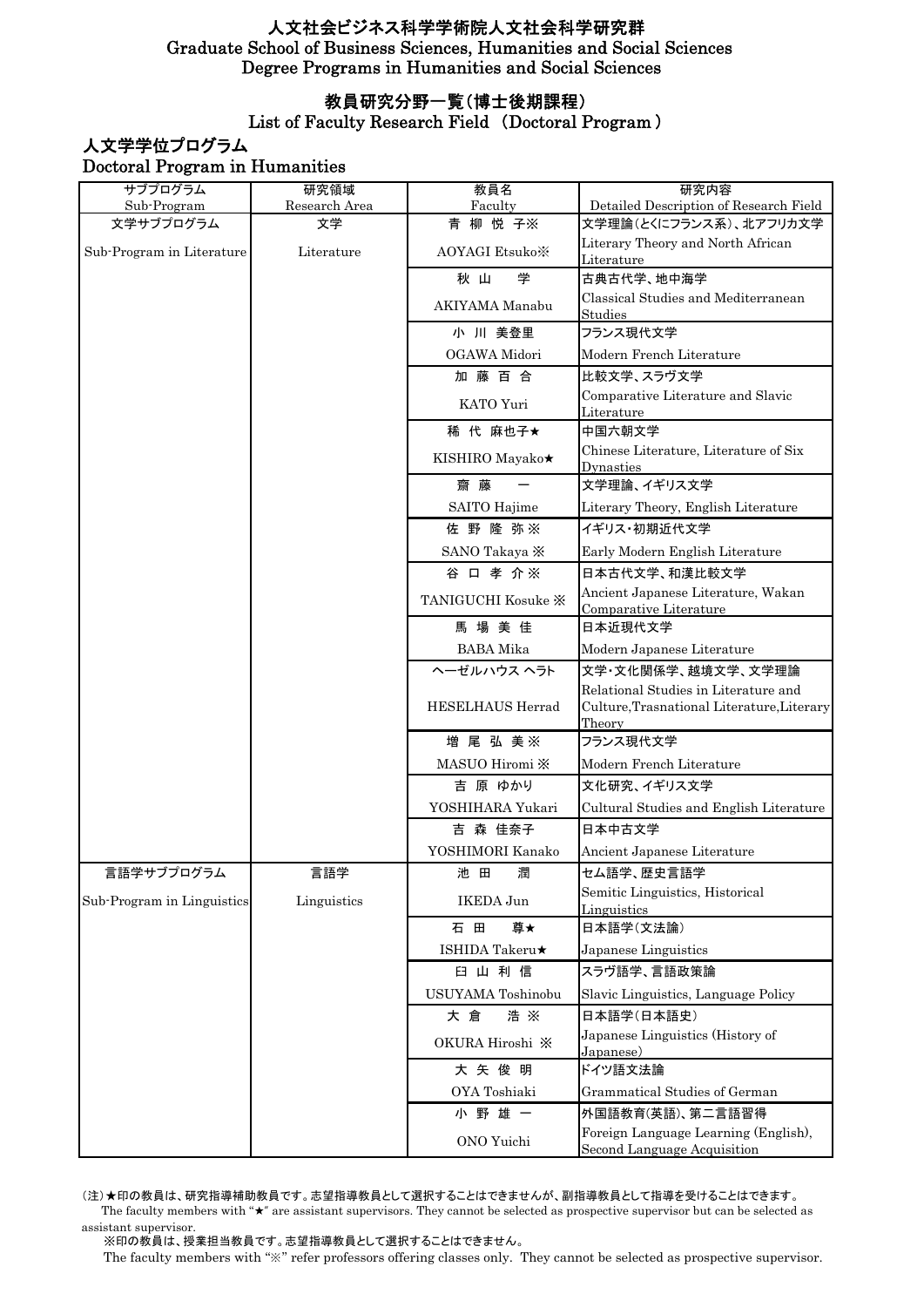### 教員研究分野一覧(博士後期課程)

### List of Faculty Research Field (Doctoral Program )

# 人文学学位プログラム Doctoral Program in Humanities

| サブプログラム                    | 研究領域          | 教員名                     | 研究内容                                                                    |
|----------------------------|---------------|-------------------------|-------------------------------------------------------------------------|
| Sub-Program                | Research Area | Faculty                 | Detailed Description of Research Field                                  |
| 言語学サブプログラム                 | 言語学           | 加賀信広※                   | 生成統語論、英語文法論                                                             |
| Sub-Program in Linguistics | Linguistics   | KAGA Nobuhiro X         | Generative Syntax, English Grammar                                      |
|                            |               | 優★<br>金 谷               | 英語学、構文文法、語用論                                                            |
|                            |               | <b>KANETANI</b> Masaru★ | English Linguistics, Construction                                       |
|                            |               | 金<br>仁 和★               | Grammar, Pragmatics<br>韓国語学、対照言語学                                       |
|                            |               | Kim In-hwa ★            | Korean Linguistics, Contrastive                                         |
|                            |               | 佐々木 勲 人                 | Linguistics<br>中国語学、日中対照言語学                                             |
|                            |               |                         | Chinese Linguistics, Comparative                                        |
|                            |               | SASAKI Yoshihito        | Studies of Chinese and Japanese                                         |
|                            |               | 澤田浩子                    | 日本語学、日本語教育研究、日中対照研究                                                     |
|                            |               |                         | Japanese Linguistics, Studies of                                        |
|                            |               | SAWADA Hiroko           | Japanese Language Education,<br>Comparative Studies of Chinese and      |
|                            |               |                         | Japanese                                                                |
|                            |               | 島田雅晴                    | 英語学                                                                     |
|                            |               | SHIMADA Masaharu        | <b>English Linguistics</b>                                              |
|                            |               | 杉本<br>武 ※               | 日本語学(構文論、意味論)、コーパス言語学                                                   |
|                            |               | SUGIMOTO Takeshi        | Japanese Linguistics (Syntax,                                           |
|                            |               | 住 大 恭 康※                | Semantics), Corpus Linguistics<br>ドイツ語学(意味論・語用論)                        |
|                            |               |                         | German Linguistics (Semantics,                                          |
|                            |               | SUMIDAI Yasunori ※      | Pragmatics)                                                             |
|                            |               | 田 川 拓 海 ★               | 日本語学、理論言語学(形態論、統語論)                                                     |
|                            |               | TAGAWA Takumi★          | Japanese Linguistics, Theoretical                                       |
|                            |               | 那須昭夫                    | Linguistics (Morphology, Syntax)<br>日本語音韻論、理論言語学                        |
|                            |               |                         | Japanese Phonology, Theoretical                                         |
|                            |               | NASU Akio               | Linguistics                                                             |
|                            |               | 修<br>橋 本                | 日本語文法論、意味論                                                              |
|                            |               | HASHIMOTO Osamu         | Japanese Grammar, Semantics                                             |
|                            |               | 黄 賢暻※                   | 音声学、音韻論、日韓対照言語学                                                         |
|                            |               | HWANG Hyun Kyung X      | Phonetics, Phonology, Japanese-Korean<br><b>Contrastive Linguistics</b> |
|                            |               | 松 崎<br>寛★               | 日本語教育学、音声学                                                              |
|                            |               | MATSUZAKI Hiroshi★      | Teaching Japanese as a Second                                           |
|                            |               | 宮腰幸一※                   | Language, Phonetics<br>理論言語学、日英語対照研究                                    |
|                            |               |                         | Theoretical Linguistics, Contrastive                                    |
|                            |               | MIYAKOSHI Koichi ※      | Studies of Japanese and English                                         |
|                            |               | 山村崇斗★                   | 英語学、生成文法理論、統語論                                                          |
|                            |               | YAMAMURA Shuto $\star$  | English Linguistics, Generative<br>Grammar, Syntax                      |
|                            |               | 和氣愛仁※                   | 人文情報学、日本語文法論                                                            |
|                            |               | WAKI Toshihito *        | Digital Humanities, Japanese Grammar                                    |
|                            |               | 和田尚明                    | 英語学、意味論、英語文法論                                                           |
|                            |               | WADA Naoaki             | English Linguistics, Semantics, English<br>Grammar                      |

(注)★印の教員は、研究指導補助教員です。志望指導教員として選択することはできませんが、副指導教員として指導を受けることはできます。

 The faculty members with "★" are assistant supervisors. They cannot be selected as prospective supervisor but can be selected as assistant supervisor.

。<br>※印の教員は、授業担当教員です。志望指導教員として選択することはできません。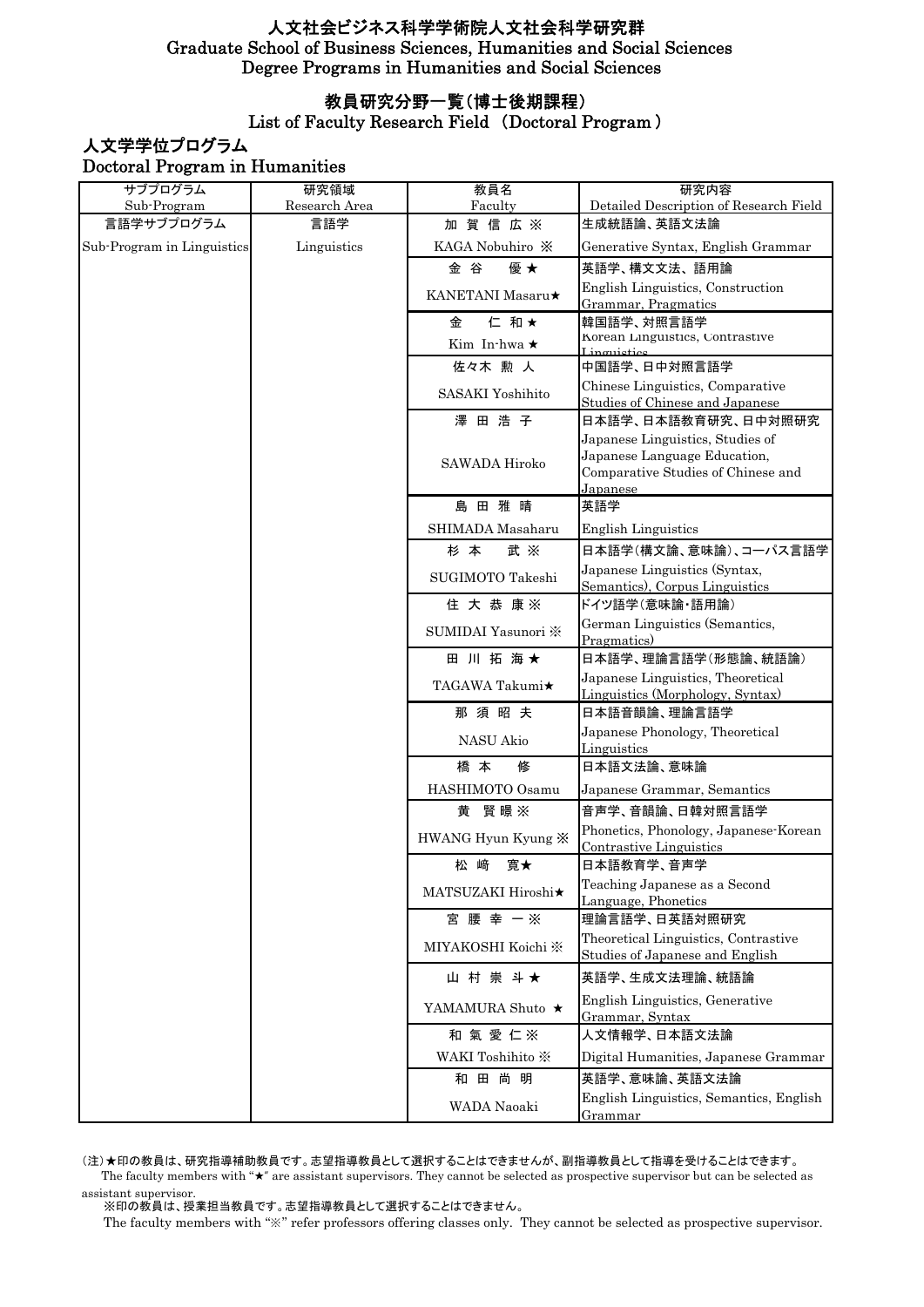### 教員研究分野一覧(博士後期課程)

#### List of Faculty Research Field (Doctoral Program )

### 人文学学位プログラム Doctoral Program in Humanities

| サブプログラム                                      | 研究領域                          | 教員名                    | 研究内容                                                               |
|----------------------------------------------|-------------------------------|------------------------|--------------------------------------------------------------------|
| Sub-Program                                  | Research Area                 | Faculty                | Detailed Description of Research Field                             |
| 現代文化学サブプログラム                                 | 文化学                           | 江藤 光紀★                 | 現代文化·芸術論(美術·音楽)                                                    |
| Sub-Program in Modern<br>Culture Studies     | Cultural Studies              | ETO Mitsunori★         | Modern Culture and Art (Fine Arts and<br>Music)                    |
|                                              |                               | 佐藤嘉幸                   | フランス現代思想、社会理論                                                      |
|                                              |                               | SATO Yoshiyuki         | French Contemporary Thought, Social<br>Theory                      |
|                                              |                               | 竹谷悦子                   | アメリカ文学・文化                                                          |
|                                              |                               | <b>TAKETANI Etsuko</b> | American Literature and Culture                                    |
|                                              |                               | 対 馬 美千子                | 表象文化論、文学への思想的アプローチ                                                 |
|                                              |                               | TSUSHIMA Michiko       | Studies of Representation, Philosophical<br>Approach to Literature |
|                                              |                               | 中 田 元 子※               | 19世紀イギリス文学·文化                                                      |
|                                              |                               | NAKADA Motoko X        | 19th-Century English Literature and<br>Culture                     |
|                                              |                               | 濱 田<br>直               | 近現代ドイツ文化論                                                          |
|                                              |                               | HAMADA Makoto          | Studies of Modern German Culture                                   |
|                                              |                               | 廣瀬浩司                   | フランス思想・現象学                                                         |
|                                              |                               | HIROSE Koji            | French Philosophy and Phenomenology                                |
|                                              |                               | 馬籠清子★                  | 音楽・文学研究、アメリカ文学                                                     |
|                                              |                               | MAGOME Kiyoko★         | Musico-Literary Studies, American<br>Literature                    |
|                                              |                               | 宮崎和夫★                  | スペイン史、スペイン文化研究                                                     |
|                                              |                               | MIYAZAKI Kazuo★        | History of Spain, Spanish Cultural<br>Studies                      |
|                                              |                               | 山 口 惠里子                | イメージ人類学、イギリス美術                                                     |
|                                              |                               | YAMAGUCHI Eriko        | Anthropology of Art, British Art                                   |
| 英語教育学サブプログラム                                 | 英語教育学                         | 磐崎 弘 貞※                | 英語語彙、辞書学、コーパス言語学                                                   |
| Sub-Program in English<br>Language Education | English Language<br>Education | IWASAKI Hirosada X     | Vocabulary Research, Lexicography and<br>Corpus Linguistics        |
|                                              |                               | 卯 城 祐 司※               | 英文読解プロセス·教授法·言語習得                                                  |
|                                              |                               | USHIRO Yuji X          | EFL Reading Comprehension &<br>Teaching Methodology; SLA           |
|                                              |                               | 土方裕子                   | リーディング、ESP (特定目的のための英語)                                            |
|                                              |                               | HIJIKATA Yuko          | Reading, English for Specific Purposes                             |
|                                              |                               | 平井明代                   | 言語習得·評価論·スピーキング·ICT                                                |
|                                              |                               | <b>HIRAI Akiyo</b>     | SLA, Language Assessment, Speaking &<br><b>ICT</b>                 |

 The faculty members with "★" are assistant supervisors. They cannot be selected as prospective supervisor but can be selected as assistant supervisor. (注)★印の教員は、研究指導補助教員です。志望指導教員として選択することはできませんが、副指導教員として指導を受けることはできます。

。<br>※印の教員は、授業担当教員です。志望指導教員として選択することはできません。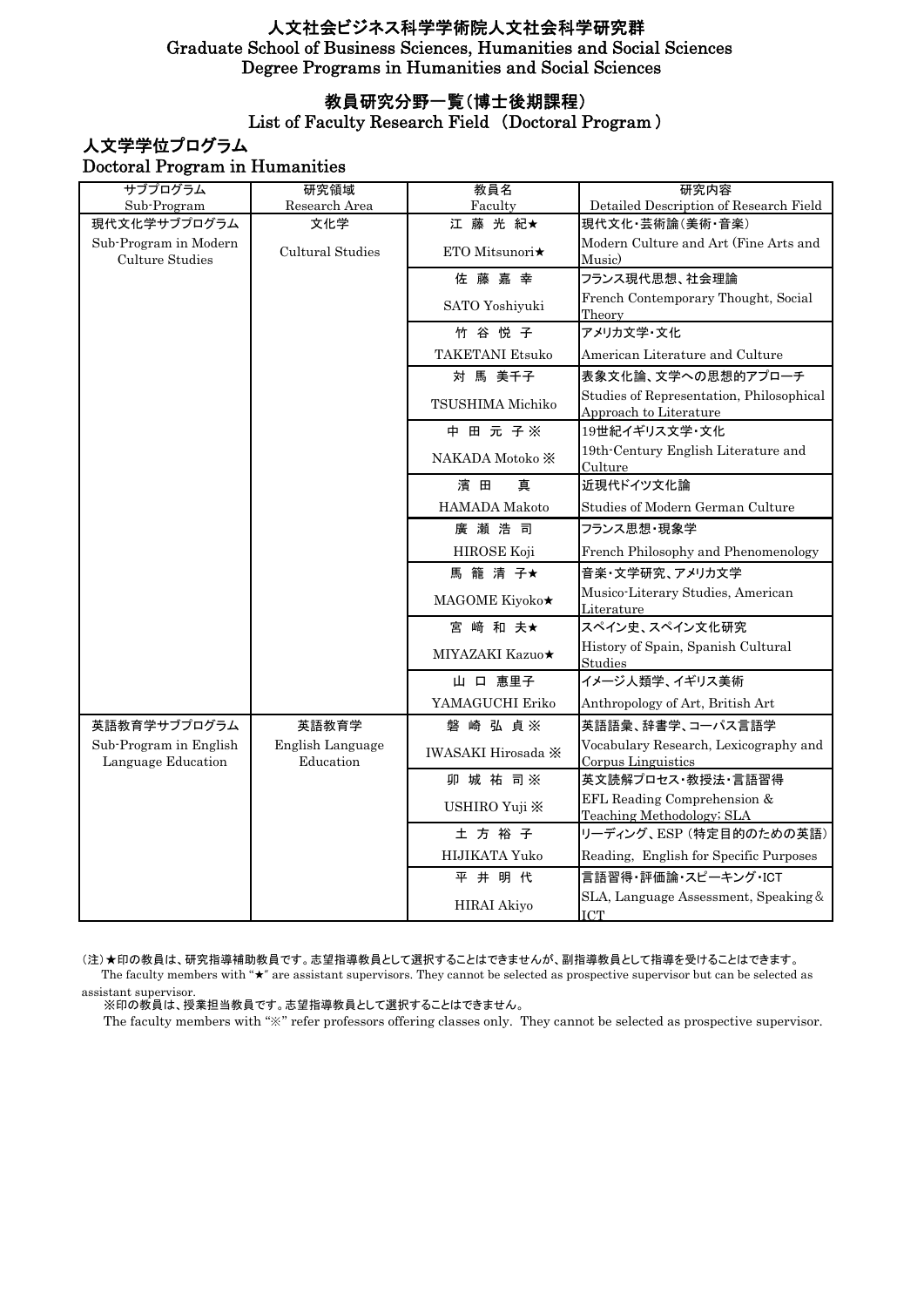# 教員研究分野一覧(博士後期課程)

List of Faculty Research Field (Doctoral Program)

# 国際公共政策学位プログラム Doctoral Program in International Public Policy

| 研究領域<br>Research Area   | 教員名<br>Faculty            | 研究内容<br>Detailed Description of Research Field                                                                                                          |
|-------------------------|---------------------------|---------------------------------------------------------------------------------------------------------------------------------------------------------|
| 国際関係                    | 創※<br>鈴 木                 | アメリカ政治、議会研究                                                                                                                                             |
| International Relations | SUZUKI So *               | American Politics, Legislative Studies                                                                                                                  |
|                         | 鈴 木 伸 隆★                  | 文化変動論、移民論研究、フィリピン研究                                                                                                                                     |
|                         | SUZUKI Nobutaka★          | Theory of Cultural Change, Migration Studies,<br>Philippine Studies                                                                                     |
|                         | 関根久雄                      | 地域開発論、開発の人類学、オセアニア研究                                                                                                                                    |
|                         | <b>SEKINE Hisao</b>       | Regional Development, Development Anthropology,<br>Oceanic Studies                                                                                      |
|                         | 竹中佳彦                      | 日本政治(イデオロギーと政治意識、投票行動などの計<br>量分析/戦後の政治史·思想史)                                                                                                            |
|                         | <b>TAKENAKA Yoshihiko</b> | Japanese Politics (Quantitative Analysis on Ideology,<br>Political Attitudes and Voting Behavior, Post-war<br>Political History and History of Thought) |
|                         | 外 山 文 子※                  | 比較政治学、東南アジア地域研究(タイ政治)                                                                                                                                   |
|                         | TOYAMA Ayako <sup>*</sup> | Comparative Politics, Southeast Asian Area Studies<br>(Thai Politics)                                                                                   |
|                         | 東野篤子                      | ヨーロッパの国際関係                                                                                                                                              |
|                         | HIGASHINO Atsuko          | <b>International Relations in Europe</b>                                                                                                                |
|                         | 完<br>松<br>岡<br>$\times$   | 冷戦期のアメリカ政治・外交・軍事史                                                                                                                                       |
|                         | MATSUOKA Hiroshi<br>⋇     | American Politics, Diplomatic and Military History<br>during the Cold War                                                                               |
|                         | 松 島 みどり                   | 国際公共政策、国際保健医療、インパクト評価                                                                                                                                   |
|                         | MATSUSHIMA Midori         | International Public Policy, International Health,<br><b>Impact Evaluation</b>                                                                          |
|                         | 淳★<br>南 山                 | 国際政治理論、国際紛争と安全保障                                                                                                                                        |
|                         | MINAMIYAMA Atsushi★       | International Relations Theory, Global Conflict and<br>Security                                                                                         |
|                         | 毛利亜樹※                     | 中国政治、国際関係                                                                                                                                               |
|                         | MORI Aki X                | Politics of China, International Relations                                                                                                              |
|                         | 脩<br>吉田                   | 国際法                                                                                                                                                     |
|                         | YOSHIDA Osamu             | International Law                                                                                                                                       |
| 社会学                     | 五十嵐 泰 正                   | 都市社会学、地域社会研究                                                                                                                                            |
| Sociology               | IGARASHI Yasumasa         | Urban Sociology, Community Studies                                                                                                                      |
|                         | ウラノ エジリン ヨシアキ             | 労働社会学、国際社会学、国際社会政策                                                                                                                                      |
|                         | URANO Edson Ioshiaqui     | Labor Sociology, Transnational Sociology,<br><b>International Social Policy</b>                                                                         |
|                         | 奥山敏雄                      | 医療社会学、組織理論                                                                                                                                              |
|                         | OKUYAMA Toshio            | Medical Sociology, Organizational Sociology                                                                                                             |
|                         | 葛山泰央※                     | 言説分析、社会学理論、政治社会論                                                                                                                                        |
|                         | KATSURAYAMA Yasuo ※       | Discourse Analysis, Sociological Theory, Theory of<br>Political Society                                                                                 |
|                         | 土井隆義                      | 犯罪社会学、逸脱行動論、青少年問題                                                                                                                                       |
|                         | DOI Takayoshi             | Criminal Sociology, Theory of Deviant Behavior,<br>Problems of Youth                                                                                    |

(注)★印の教員は、研究指導補助教員です。指導教員および主査に選択することはできませんが、副指導教員として指導を受けることはできます。 The faculty members with "★" are assistant supervisors. They cannot be selected as supervisor or chief examiner but can be selected as assistant supervisor.

 ※印の教員は、授業担当教員です。指導教員および主査に選択することはできませんが、副査として指導を受けることはできます。 The faculty members with "※" refer professors offering classes only. They cannot be selected as supervisor or chief examiner but can be selected as assistant examiner.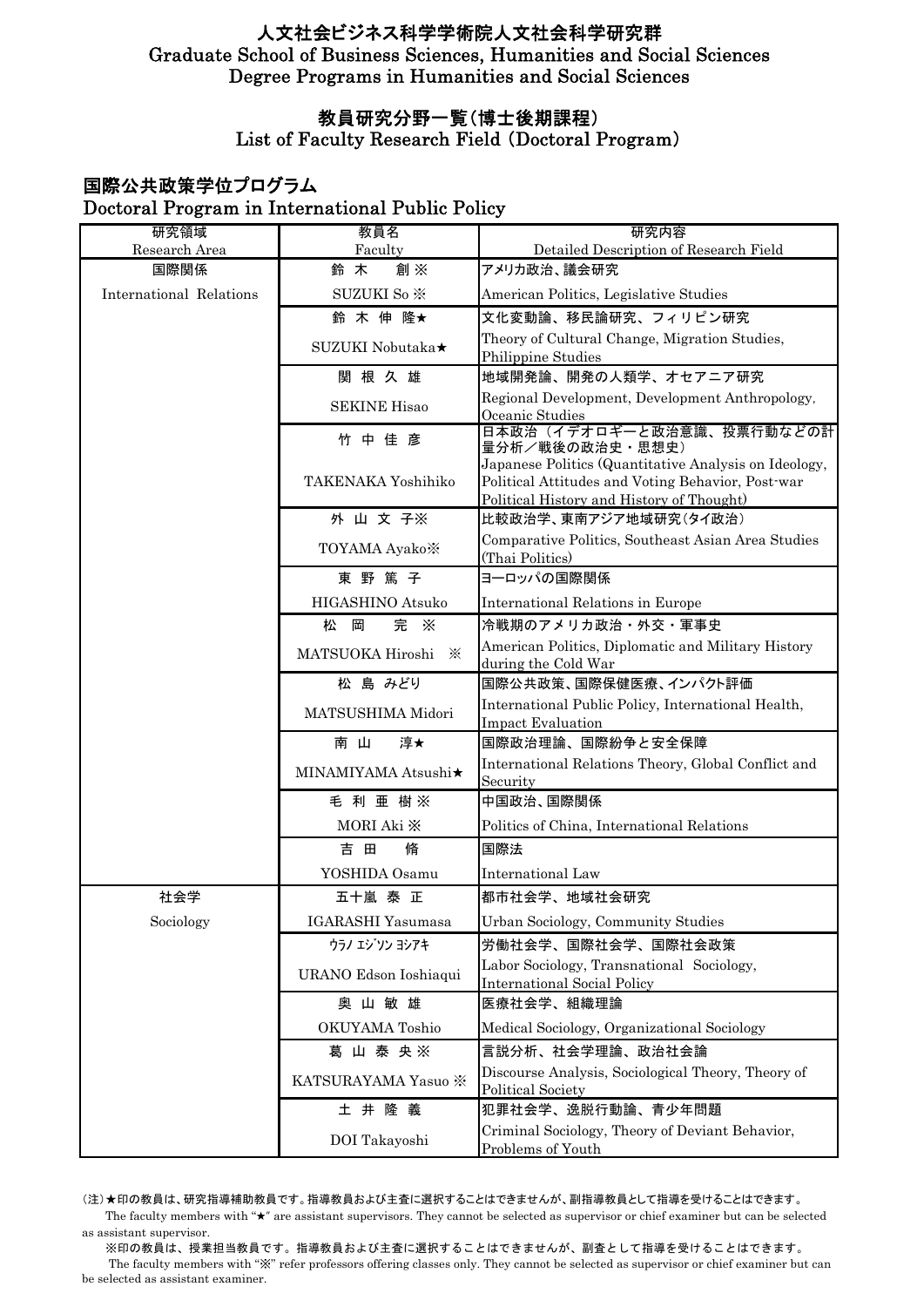# 教員研究分野一覧(博士後期課程)

List of Faculty Research Field (Doctoral Program)

# 国際公共政策学位プログラム Doctoral Program in International Public Policy

| 研究領域                 | 教員名                   | 研究内容                                                                                                                                                                   |
|----------------------|-----------------------|------------------------------------------------------------------------------------------------------------------------------------------------------------------------|
| Research Area        | Faculty               | Detailed Description of Research Field<br>文化社会学、スポーツ社会学、教育社会学、ジェンダー                                                                                                    |
| 社会学                  | 順姫<br>黄               | 社会論                                                                                                                                                                    |
| Sociology            | WHANG Soon-Hee        | Sociology of Culture, Sociology of Sport, Sociology of<br>Education, Gender Studies                                                                                    |
|                      | 直 人★<br>森             | 社会階層論、教育/労働の歴史社会学                                                                                                                                                      |
|                      | MORI Naoto ★          | Social Stratification, Historical Sociology of<br>Education/Work                                                                                                       |
| 地域研究                 | Щ<br>利<br>信<br>臼      | 言語政策論、外国語教育、スラヴ語学                                                                                                                                                      |
| Area Studies         | USUYAMA Toshinobu     | Language Policy, Foreign Language Education, Slavic<br>Linguistics                                                                                                     |
|                      | ウラノ エジソン ヨシアキ         | 労働社会学、国際社会学、国際社会政策                                                                                                                                                     |
|                      | URANO Edson Ioshiaqui | Labor Sociology, International Social Studies,<br><b>International Social Policy</b>                                                                                   |
|                      | 柏木健一                  | 開発経済学、中東・北アフリカ経済研究                                                                                                                                                     |
|                      | KASHIWAGI Kenichi     | Development Economics, Economy of Middle East and<br>North Africa                                                                                                      |
|                      | 茅 根 由 佳★              | 政治学、東南アジア地域研究                                                                                                                                                          |
|                      | KAYANE Yuka ★         | Political Science, Southeast Asian Area Studies                                                                                                                        |
|                      | 塩谷哲史※                 | 中央アジア近現代史、ナショナリズム論、環境史                                                                                                                                                 |
|                      | SHIOYA Akifumi *      | Modern History of Central Asia, Nationalism in<br>Central Asia, History of Irrigation                                                                                  |
|                      | ダダバエフ ティムール           | 国際関係、中央アジアの国際政治、地域統合、地域機構、日<br>本の中央アジア外交政策                                                                                                                             |
|                      | DADABAEV Timur        | International Relations, International Politics in<br>Central Asia, Regional Integration, Regional<br>Institutions, Japanese Foreign Policy toward the<br>Central Asia |
|                      | 堤<br>純※               | 地理学、オーストラリア研究                                                                                                                                                          |
|                      | TSUTSUMI Jun ※        | Geography, Australian Studies                                                                                                                                          |
|                      | 箕輪 真理※                | 開発経済学、ラテンアメリカ経済研究                                                                                                                                                      |
|                      | MINOWA Mari X         | Development Economics, Latin American Economy                                                                                                                          |
| 公共政策                 | 柏木健一                  | 開発経済学、中東・北アフリカ経済研究                                                                                                                                                     |
| <b>Public Policy</b> | KASHIWAGI Kenichi     | Development Economics, Economy of Middle East and<br>North Africa                                                                                                      |
|                      | 黒 川 義 教※              | 国際貿易論、産業組織論                                                                                                                                                            |
|                      | KUROKAWA Yoshinori ※  | International Trade, Industrial Organization                                                                                                                           |
|                      | タック川﨑 レスリー            | 政治学、政治コミュニケーション、ホームページ内容分析、イ<br>ンターネット研究                                                                                                                               |
|                      | Tkach Kawasaki Leslie | Political Science, Political Communication, Website<br>Analysis, Internet Studies                                                                                      |
|                      | 内藤<br>久裕              | 公共経済学、ミクロ経済学                                                                                                                                                           |
|                      | NAITO Hisahiro        | Public Economics, Microeconomics                                                                                                                                       |

(注)★印の教員は、研究指導補助教員です。指導教員および主査に選択することはできませんが、副指導教員として指導を受けることはできます。

 The faculty members with "★" are assistant supervisors. They cannot be selected as supervisor or chief examiner but can be selected as assistant supervisor.

 ※印の教員は、授業担当教員です。指導教員および主査に選択することはできませんが、副査として指導を受けることはできます。 The faculty members with "※" refer professors offering classes only. They cannot be selected as supervisor or chief examiner but can be selected as assistant examiner.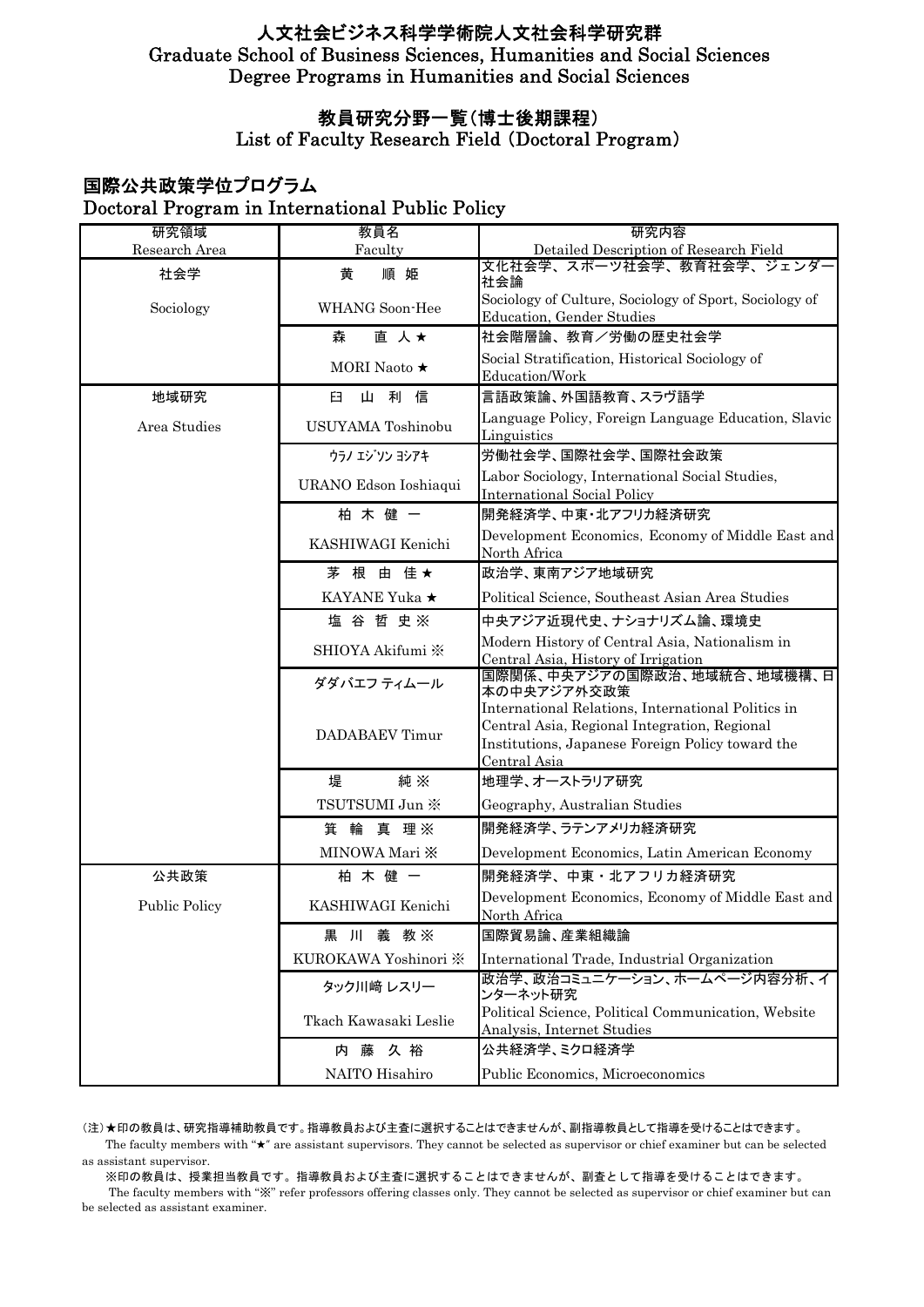# 教員研究分野一覧(博士後期課程)

# List of Faculty Research Field (Doctoral Program)

# 国際公共政策学位プログラム Doctoral Program in International Public Policy

| 研究領域                 | 教員名                         | 研究内容                                                                        |
|----------------------|-----------------------------|-----------------------------------------------------------------------------|
| Research Area        | Faculty                     | Detailed Description of Research Field                                      |
| 公共政策                 | 中野優子                        | 開発経済学、アフリカ経済                                                                |
| <b>Public Policy</b> | NAKANO Yuko                 | Development Economics, African Economy                                      |
|                      | 箕 輪 真 理※                    | 開発経済学、ラテンアメリカ経済研究                                                           |
|                      | MINOWA Mari $\mathbb{X}$    | Development Economics, Latin American Economy                               |
|                      | モゲス アブ ギルマ ※                | 開発経済学、アフリカの政治経済、貧困と不平等                                                      |
|                      | MOGES Abu Girma $\mathbb X$ | Development Economics, African Political Economy,<br>Poverty and Inequality |
|                      | ユウ ゼンフェイ ※                  | 計量経済学、経済統計                                                                  |
|                      | YU Zhenfei X                | Econometrics, Economic Statistics                                           |

#### (注)★印の教員は、研究指導補助教員です。指導教員および主査に選択することはできませんが、副指導教員として指導を受けることはできます。

 The faculty members with "★" are assistant supervisors. They cannot be selected as supervisor or chief examiner but can be selected as assistant supervisor.

 ※印の教員は、授業担当教員です。指導教員および主査に選択することはできませんが、副査として指導を受けることはできます。 The faculty members with "※" refer professors offering classes only. They cannot be selected as supervisor or chief examiner but can be selected as assistant examiner.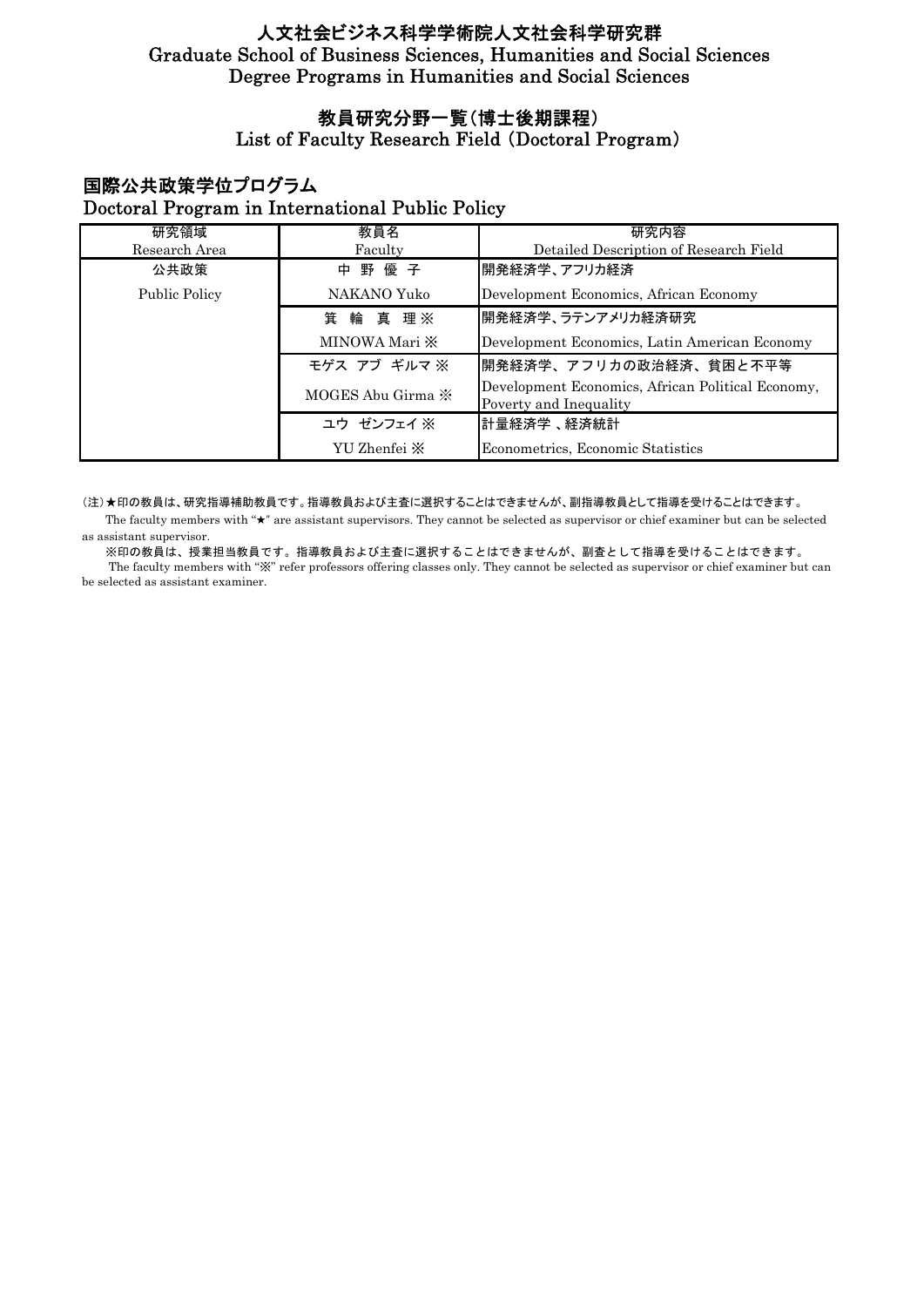# 教員研究分野一覧(博士後期課程)

List of Faculty Research Field (Doctoral Program )

|                 |                            | Doctoral Program in International and Advanced Japanese Studies                                                                                                     |
|-----------------|----------------------------|---------------------------------------------------------------------------------------------------------------------------------------------------------------------|
| 研究領域            | 教員名                        | 研究内容                                                                                                                                                                |
| Research Group  | Faculty                    | Detailed Description of Research Field                                                                                                                              |
| 社会科学            | 明石純一                       | 移民・難民研究、国際人口移動論、グローバルガバナンス                                                                                                                                          |
| Social Sciences | AKASHI Junichi             | Japanese Immigration Policies, International Population<br>Movements in Asia, Global Governance on Migration                                                        |
|                 | 大友貴史                       | 国際政治理論、国際安全保障                                                                                                                                                       |
|                 | OHTOMO Takafumi            | International Relations, International Security                                                                                                                     |
|                 | ダダバエフ ティムール                | 国際関係、中央アジアの国際政治、地域統合、地域機構、日本の中央アジ<br>ア外交政策                                                                                                                          |
|                 | DADABAEV Timur             | International Relations, International Politics in Central Asia,<br>Regional Integration, Regional Institutions, Japanese Foreign<br>Policy toward the Central Asia |
|                 | 崔<br>宰英                    | 計量社会科学、計量比較政治学、調査方法、数理解析、都市·交通計画/<br>政策、交通需要分析                                                                                                                      |
|                 | <b>CHOE</b> Jae Young      | Quantitative Social Science, Quantitative Study of Comparative<br>Politics, Public Policy (Urban/Transport Policy)                                                  |
|                 | 塩谷哲史                       | 歴史学、中央ユーラシア史、イスラーム地域研究                                                                                                                                              |
|                 | SHIOYA Akifumi             | History, History of Central Eurasia, Islamic Area Studies                                                                                                           |
|                 | 柴田政子                       | 比較教育、歴史教育、国際紛争教育                                                                                                                                                    |
|                 | SHIBATA Masako             | Comparative Education, History Education, Education and<br><b>International Conflict</b>                                                                            |
|                 | 能 徳 ※<br>関                 | 比較政治学、計量政治学                                                                                                                                                         |
|                 | SEKI Katsunori *           | Comparative Politics, Quantitative Political Science                                                                                                                |
|                 | 高橋秀直※                      | 金融論、金融史                                                                                                                                                             |
|                 | <b>TAKAHASHI Hidenao ※</b> | Socio-Economic History, Monetary Economics                                                                                                                          |
|                 | タック川﨑 レスリー                 | 政治コミュニケーション、ニューメディアと政治、ホームページ内容分析                                                                                                                                   |
|                 | TKACH-KAWASAKI Leslie      | Political Communication, New Media and Politics, Website<br>Analysis, E-science                                                                                     |
|                 | 田中洋子                       | グローバル社会経済史、比較歴史分析                                                                                                                                                   |
|                 | TANAKA Yoko                | Global Socio Economic History, Comparative Historical Analysis                                                                                                      |
|                 | 根 本 信 義★                   | 日本の裁判制度、民法の要件事実                                                                                                                                                     |
|                 | NEMOTO Nobuyoshi★          | Civil law, Criminal law, Fundamental Law                                                                                                                            |
|                 | 潘<br>亮                     | 戦後日本外交、現代日本政治外交史、日本の国連政策、戦後日米関係史                                                                                                                                    |
|                 | PAN Liang                  | Postwar Japanese Foreign Policy, Modern Japanese Diplomatic<br>History, Japanese Relations with the United Nations, History of<br>Postwar Japan-US Relations        |
|                 | 平沢照雄                       | 現代日本経済史、地域経済・産業史、中小企業論                                                                                                                                              |
|                 | HIRASAWA Teruo             | Japanese Economic History, Japanese Economy, Regional<br>Economy, Small Business                                                                                    |
|                 | 福住多一                       | ゲーム理論、進化ゲーム理論、ミクロ経済学、日本的経済慣行のゲーム理<br>論分析                                                                                                                            |
|                 | FUKUZUMI Masakazu          | Evolutionary Game Theory, Behavioral Game Theory, Law and<br>Economics                                                                                              |
|                 | 渉★<br>宮 坂                  | 古代ローマ法、民法、西洋法制史、法と国際社会                                                                                                                                              |
|                 | MIYASAKA Wataru★           | Fundamental law, Civil law                                                                                                                                          |
|                 | 山本英弘                       | 社会学、政治社会学、市民社会、社会運動、利益団体、計量社会学、社会<br>調査                                                                                                                             |
|                 | YAMAMOTO Hidehiro          | Sociology, Political Sociology, Civil Society, Social movement,<br>Interest Group, Sociometrics, Social survey                                                      |

### 国際日本研究学位プログラム Doctoral Program in International and Advanced Japanese Studies

(注)★印の教員は、研究指導補助教員です。志望指導教員(主査)として選択することはできません。(入学後、副指導教員として指導を受けることはできます。) Note: " $\star$ " marks next to faculty member names denotes that they are assistant supervisors. They cannot be selected as prospective main supervisor or chief examiner but but can serve as one of your assistant supervisor once you enroll.

※印の教員は、授業担当教員です。志望指導教員(主査)として選択することはできません。(入学後、副査として指導を受けることは可能です。)

 "※" marks next to faculty member names denotes that they only offer classes. They cannot be selected as your prospective main supervisor, but can serve as one of your assistant examiner once you enroll.